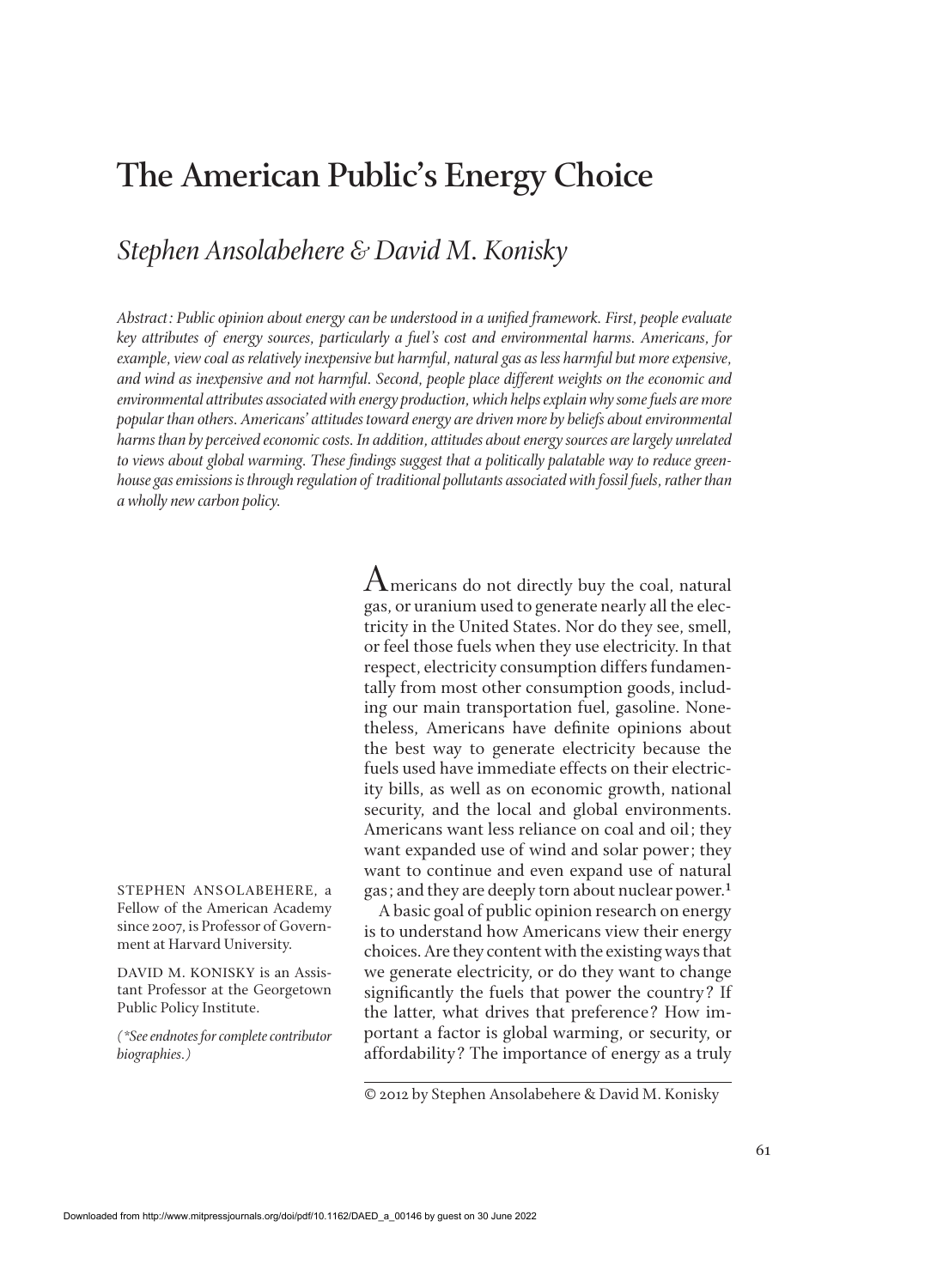*Public's*

public policy matter has never been *The* greater. Challenges of global warming, *American* economic competition, possible oil scar-*Energy* Choice city, and attendant questions of national security have pushed energy production high on the national policy agenda. In many respects, the environmental movement and public backlash over oil prices in the 1970s were only preludes to the challenges we face today.

> Little is known about public attitudes toward electricity generation in general and about the fuels used in particular. Perhaps because of the tumultuous politics surrounding nuclear power and oil prices in the 1970s, there has been much public opinion and psychological research about nuclear power, especially questions of risk, and some research on oil, especially attitudes about gasoline prices and energy companies. There has been almost no research on coal and natural gas, even though those two fuels together account for approximately 70 percent of electricity generation in the United States.<sup>2</sup> And almost no research compares energy sources directly or examines why people prefer one source over another.

> The history of nuclear power makes it painfully clear how important public attitudes are to the development of energy policy and to the deployment of any method of generating electricity on a large scale. Nuclear power promised to become a great new energy source for the United States and Europe at the beginning of the 1970s. The United States had invested heavily in this new technology over the previous decade, and numerous plants were planned or under construction. However, rising fears of safety, exacerbated to some degree by Cold War fears of nuclear attack, led to public opposition and protests against siting several prominent facilities. The accident at Three Mile Island legitimated those protests and triggered a three-decade-long "nuclear winter" for

the industry, as the development of new facilities came to a virtual standstill. At this time, the National Science Foundation (NSF) also began to include nuclear power as one of its key indicators of public opinion toward engineering and science. By the 1990s, however, attention to the issue had faded. Public attitudes were firmly against building new nuclear power plants, and the numbers had not moved in two decades. NSF stopped asking the public about nuclear power around 2000.

Social scientists today face the task of understanding energy choices and public opinion in a more systematic way because of the twin challenges of economic development and global warming. The prospect of global warming has transformed the debate over energy in American society. How we generate and use electricity and transportation fuel had been viewed as a specific sector of our economy, albeit an important one. A rising threat of global warming has shifted the debate from one that concerns a specific sector to one that touches on most aspects of contemporary society and economy. Further, advances in technology for energy use and consumption will be essential to the transition away from fossil fuels, and that realization has created a strong push in the United States and elsewhere to be in the forefront of the next high-tech boom, this one focused on energy. Global warming and energy innovation have put energy back onto the national political agenda–and in a much broader way than either nuclear risks or gasoline price spikes ever did. What and how the public thinks about energy choices, then, will be critical in making legislative and other policy decisions about energy use.

One troubling finding that has emerged from contemporary survey research is the absence of a connection between global warming and energy use in public opin-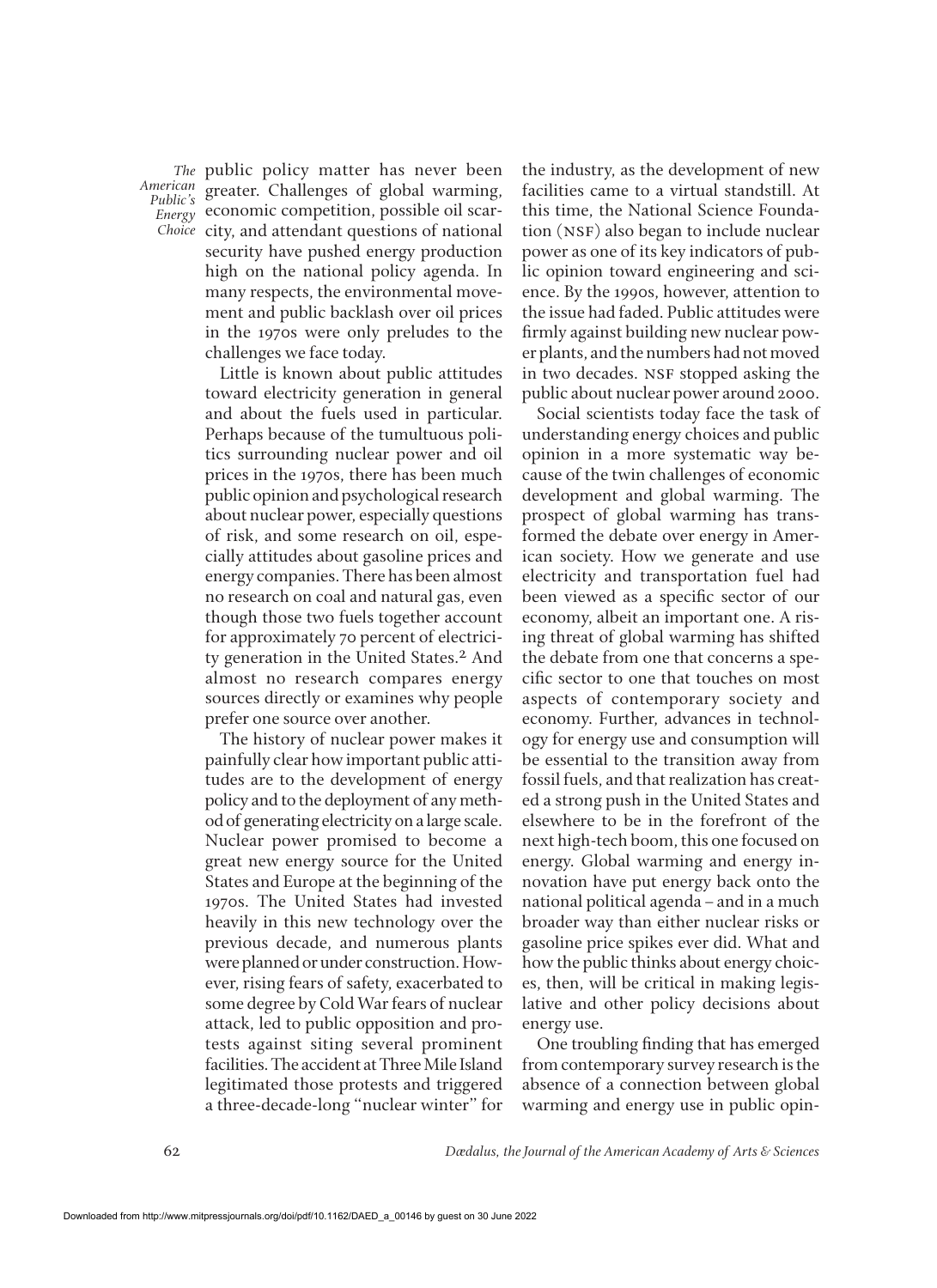ion. Those willing to pay more on their electricity bills to solve global warming, or who say they are very concerned about global warming, express only slightly higher support for expansion of nuclear power or contraction of coal power–two changes in the U.S. energy portfolio thought to be essential to reduce greenhouse gas emissions from the electricity sector. Even if Americans were to become more concerned about global warming, it is unclear today whether those concerns would translate into support for a realignment of U.S. energy policy. Conventional environmental problems, on the other hand, strongly influence public attitudes about which fuels the United States should use. Accordingly, public policies that reduce conventional pollutants would likely have public support and could be devised so as to reduce use of fuels that emit disproportionate amounts of greenhouse gases.

 $\rm{P}_{\rm{ublic}}$  opinion about energy can be understood in a common, unified framework. Such a framework conjectures that people evaluate all fuels in terms of a common set of attributes: affordability, environmental cleanliness, security, and so forth. People evaluate each fuel according to those attributes and use them to formulate preferences about how they would like the United States to generate electricity. Attributes have different weight in people's thinking; cost may be more important than security, for instance. Structuring energy choices in terms of attributes allows us to think of public opinion not as unique to the fuel type, but as driven by a common set of considerations.

In a series of public opinion surveys sponsored by MIT and Harvard beginning in 2002, we have examined the public's energy choice by way of two important attributes: affordability (or economic cost) and cleanliness (or environmental harm).3 Several key findings emerge. First, people Stephen hold beliefs about the economic and en-*Ansolabehere* vironmental consequences for all the main *Konisky* energy sources. Individuals do not all perceive the costs and harms of fuels accurately, but at the aggregate level, public opinion is strongly consistent with elite assessments of the relative cost and environmental harms associated with the major fuels used to generate electricity. Second, nearly all respondents in recent national surveys express a preference about whether they would like the United States to use more or less of the major fuel sources for electricity generation, including coal, natural gas, nuclear power, oil, and hydro, wind, and solar power. Third, people value both affordability and the environment. Individuals express opinions about future energy use that are based on their perceptions of costs and harms. Those who perceive a fuel as less costly and less harmful to the environment express a desire to increase use of that fuel. Importantly, this pattern holds across all fuels. Perceptions of the economics and the environmental harms strongly predict preferences about the use of each energy source.

Thinking about energy choices in this way allows us to characterize public opinion in terms of publicly acceptable alternatives. That is, we can think of energy policy as choices about different attributes of the U.S. electricity generation portfolio. Rather than conceiving of the portfolio as many unique and distinctive fuel sources, we characterize public opinion on energy according to a handful of attributes. Consider the two attributes of affordability to consumers and environmental cleanliness. We can map out how affordable and clean the public perceives each fuel source to be. Then, using the relative weight of cost and environmental harm, we can assess how the public weighs costs and harms relative to each other in evaluating

*& David M.*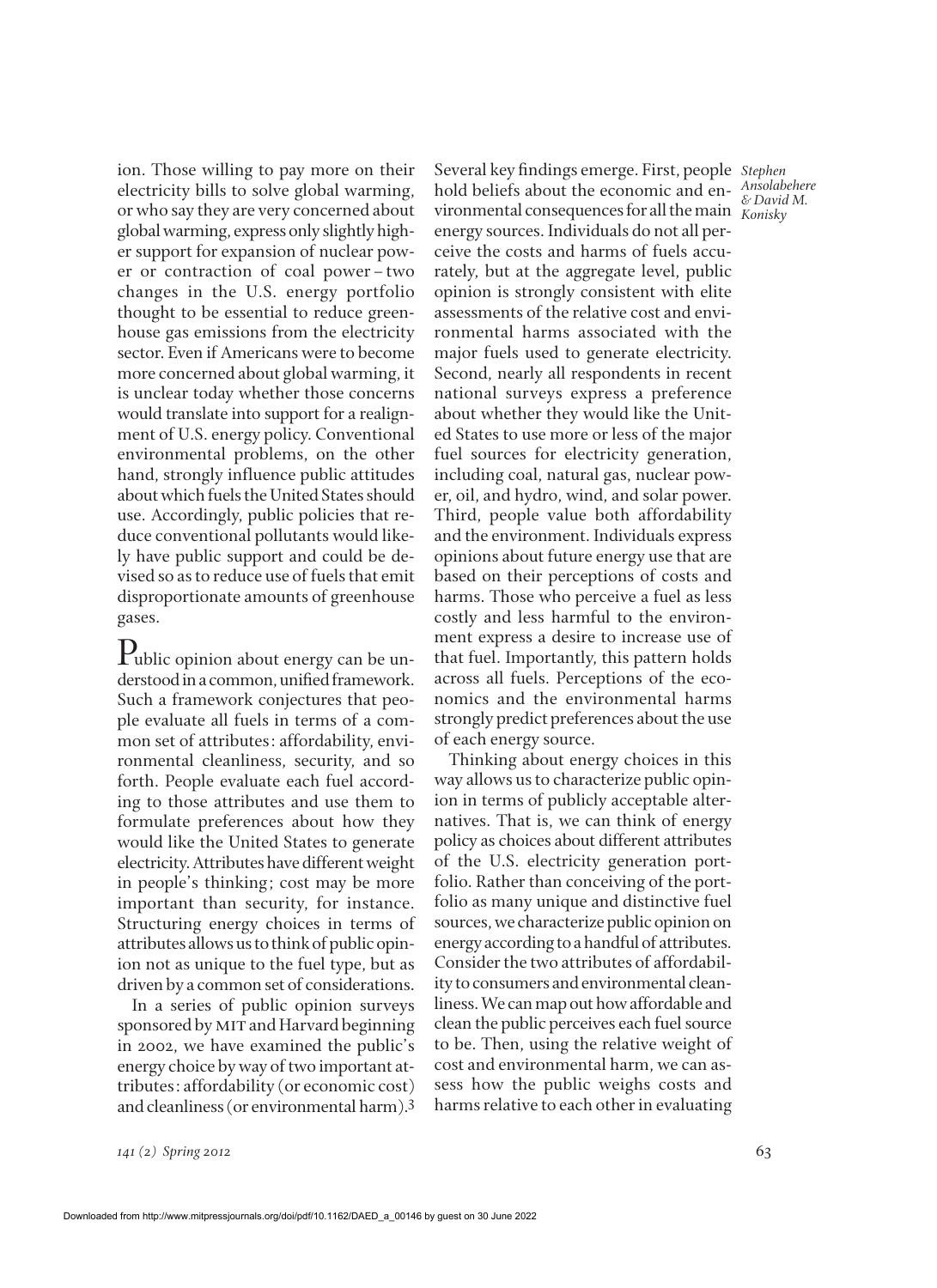*Public's*

the trade-off between fuels that are rela-*The* tively inexpensive but environmentally *American* harmful, such as coal, and fuels that are *Energy* Choice relatively expensive but environmentally less harmful, such as wind and solar power. The public's demand for one or the other of these fuels depends on how strongly costs and environmental harm are valued.

> Public opinion, of course, does not mirror the marketplace. In fact, it may reflect what does *not* happen in the private sector. Industrial production of electricity does not fully capture the cost of environmental harms and damages.4 Public opinion on energy expresses the relatively high value that people place on further reduction of pollution from electricity generation, beyond what is reflected in prices.

> Most public opinion research on energy before 2000 was driven by specific concerns or events associated with particular forms of power generation. The gasoline price shocks, the 1969 oil spill off the coast of Santa Barbara, the accident at Three Mile Island, and other events spawned public opinion research about specific crises.5 The framework presented here builds on such research, but in a way that broadens the picture. While each of those earlier events concerned important aspects of the energy system–whether price or environmental damage–the new wave of survey research on energy attempts to measure the bases of public opinion across the range of energy choices.

> A second long-standing avenue of research on the environment concerns tradeoffs. Since the 1970s, survey researchers have asked respondents what they think is more important, "jobs or the environment" (also formulated as "economic development or environment"). This question has been criticized as not being specific enough to inform policy choices, and as not presenting the right choices.

Lower energy costs are often viewed as the alternative to environmental regulation. Setting these particular concerns aside, this question attempts to establish how people will trade off one value against another. The question seeks to do explicitly what we do implicitly: that is, assess the degree to which people are willing to trade off higher cost to achieve a cleaner energy system.

Finally, survey research on global warming has greatly expanded. Resources for the Future, the Pew Center on Global Climate Change, and Yale and George Mason Universities, among others, have probed the public's willingness to adopt aggressive climate regulations. Most of this polling asks about climate change directly, and then about conservation, fuel types, and other features of energy use in the context of climate change. We flip this approach on its head, starting with what people know about energy and what it means for designing a publicly acceptable policy to address greenhouse gases.

**The traditional framing of survey ques**tions about energy pits jobs versus the environment. This formulation has been criticized because it oversimplifies the true choices and because it presents a tradeoff that need not always be present. Nonetheless, it does capture an essential element about energy and the American public. All fuels can be thought of as having a set of attributes, and perhaps the most important are the economics of providing electricity using that fuel and the environmental externalities produced by that process. There are other important attributes, such as the safety of the production process and national security concerns arising from the supply of different energy sources; however, most public debate and opinion research concerns the economics of providing electricity and the environmental side effects.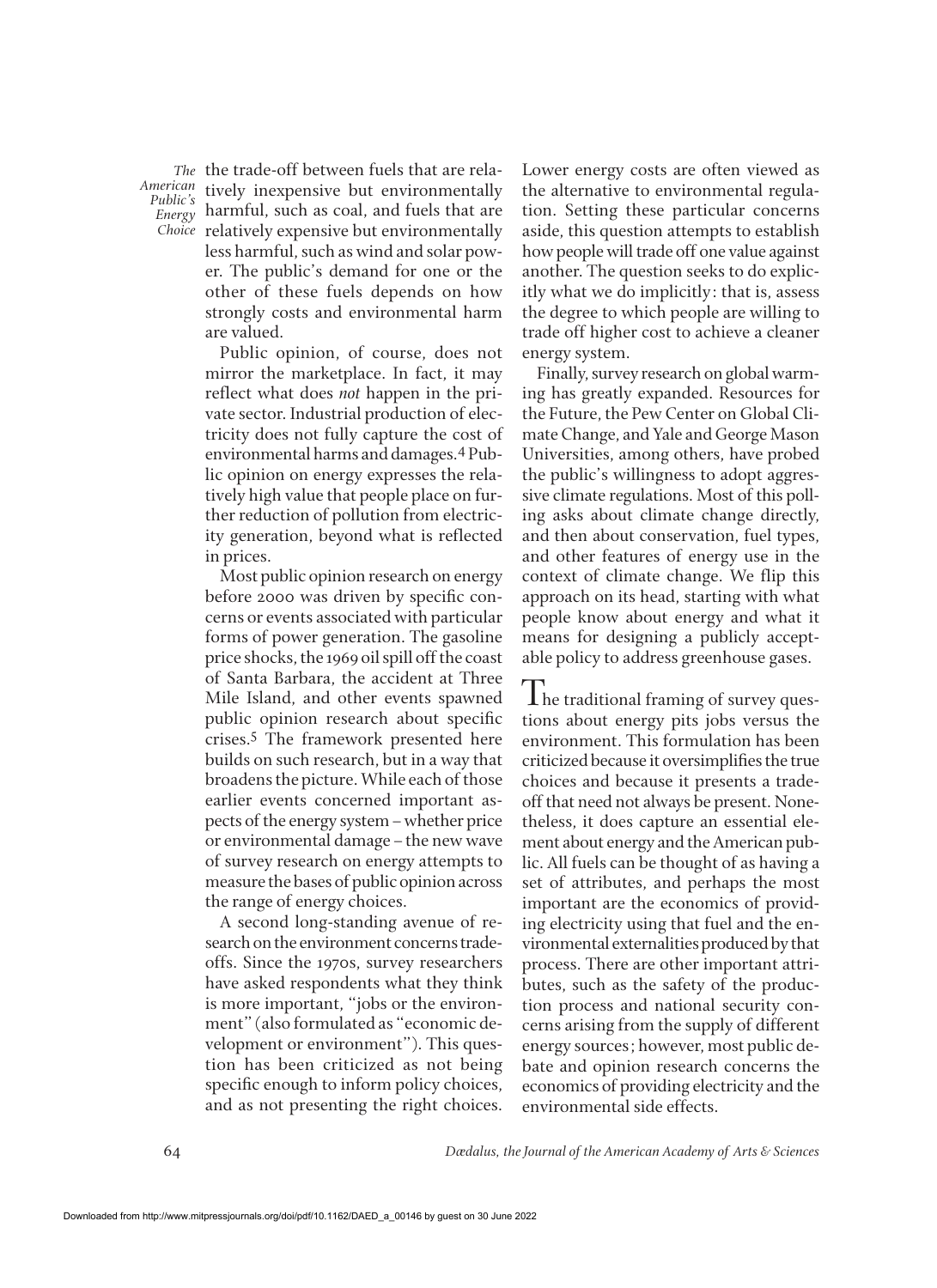A series of surveys conducted through the MIT Energy Initiative gauges how people perceive the economic costs and environmental harms associated with each type of fuel used to generate electricity in the United States today. These surveys, conducted in 2002, 2003, 2006,  $2007, 2009,$  and  $2010$ , were among the first to compare public perceptions of and attitudes about the major fuel sources. The surveys first ask, "How expensive or inexpensive is it to use each of the following fuel sources?" For each fuel source, respondents are provided a range of options, from "very expensive" to "very cheap." The surveys also ask: "Different ways of producing electricity cause pollution, such as air pollution, water pollution, and toxic wastes. How harmful do you think each of the following is to the environment?" Respondents are allowed to evaluate each on a scale from "very harmful" to "not harmful at all."

A fairly consistent pattern of responses emerges in all the energy surveys. On the question of environmental harm, Americans see a wide gulf between traditional and "alternative" fuels. Americans, on the whole, think that coal, oil, and nuclear power are harmful to the environment. They think that natural gas is somewhat harmful to the environment, and large majorities view solar, wind, and to a lesser degree hydro, power as not harmful at all.

On the question of economic cost, a similar gap emerges. The average American sees oil and natural gas as somewhat expensive, followed by nuclear power and then coal. Solar and wind power are viewed as somewhat inexpensive. Figure 1 shows the average value of the perceived harm and perceived cost of using each fuel source, as determined by the 2008 MIT Energy Survey. Some of the values move over the course of the last decade. Oil, for example, was perceived to be somewhat less expensive at the beginning of the decade than it was at the end, a change *Stephen* that reflected rising oil prices.

Responses to these two questions allow *Konisky* us to map out how people perceive energy choices according to certain attributes. Wind and solar, for example, are perceived to rate highly on both environmental cleanliness and economic cost. These perceptions are certainly wrong on affordability, which we consider in the final section of this paper. Among the traditional fuel sources, natural gas dominates oil: natural gas is seen as slightly less expensive than oil and somewhat less harmful to the environment. In comparison with natural gas, nuclear power is deemed as just slightly more harmful to the environment and somewhat more expensive. Coal shows an even more dramatic difference with natural gas; it is perceived as noticeably less expensive and substantially more harmful to the environment. (Natural gas is in fact a more costly but cleaner alternative to coal.)

The MIT/Harvard Energy Surveys also ask whether the United States should increase or decrease its use of each fuel to generate electricity. A strong majority (about 75 percent) wants to increase the amount of solar and wind power in the American energy portfolio, while majorities also desire reduced reliance on coal and oil. These broad assessments are consistent with the findings shown in Figure 1, but there is a deeper question: which attribute is more important in explaining preferences? How an elected official or regulator might make decisions that are responsive to public opinion depends not just on how the public perceives different attributes, but on how much weight these attributes have. The relative importance of environment and economics in public thinking can guide how we as a society choose between less expensive but environmentally more harmful fuels and more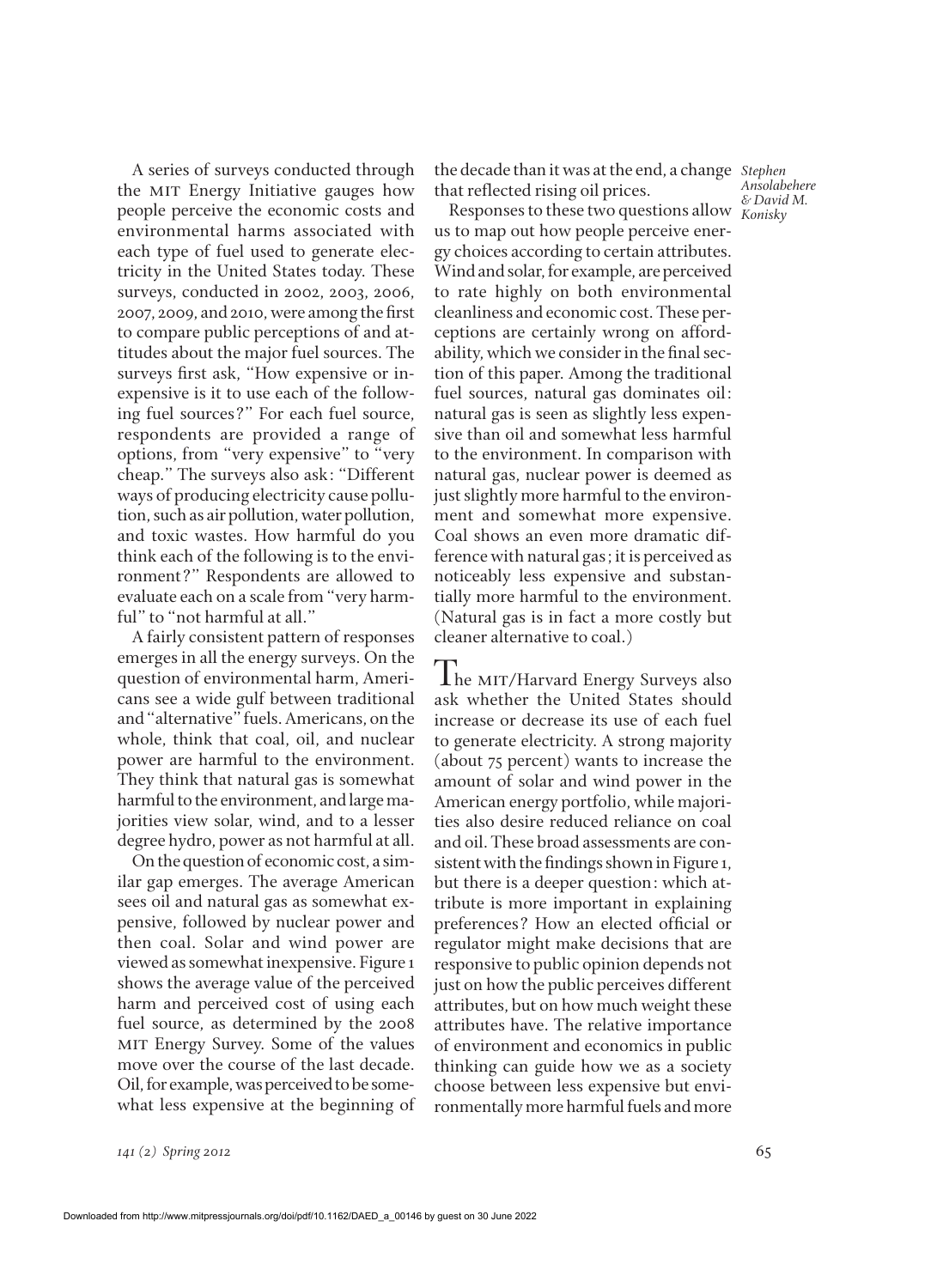

Bars represent mean value for each energy source. Source: Energy Survey 2008, mit/Harvard Energy Surveys.

*Dædalus, the Journal of the American Academy of Arts & Sciences*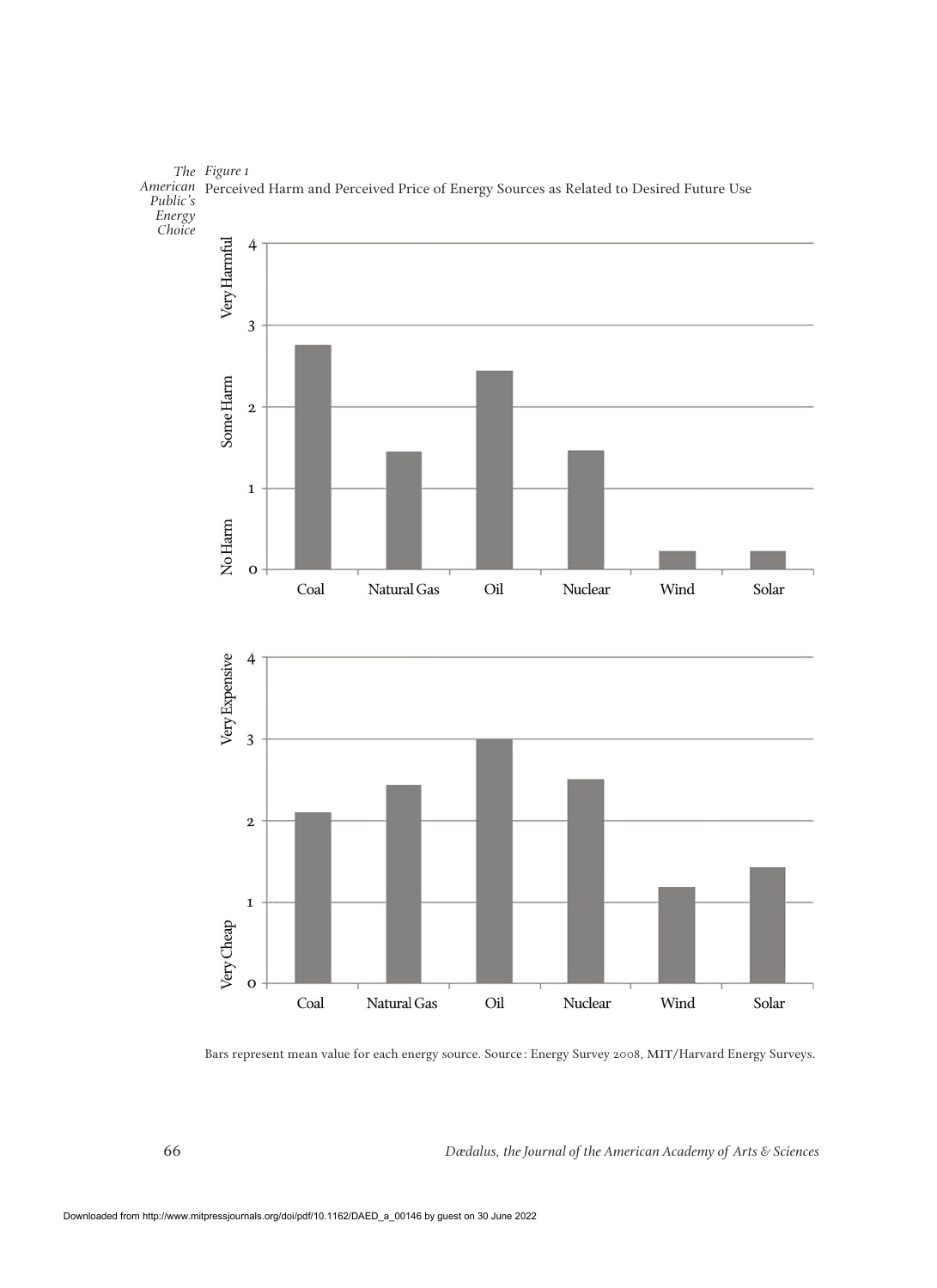expensive but environmentally less harmful fuels. In short, how do we decide between coal and natural gas, and, eventually, between fossil fuels and renewable sources?

One can measure the relative weight of attributes in two ways. First, we use perceptions of harm and cost to predict individuals' expressed preferences about whether they think the country should use more or less of each fuel type. We make this prediction by regressing expressed preferences about fuel use on perceived cost, perceived environmental harm, and other factors. Second, we conduct experiments in which some survey respondents are told the actual prices of producing electricity from each source. We can then measure the magnitude of the difference in preferences about which energy source to use between those who are given the correct price information and those who are not. Of particular interest is whether the public becomes less enthusiastic about renewable sources upon learning the relatively high price of those alternatives, and whether the change in preferences is consistent with the first sort of analysis.

Figure 2 shows the relative weight of perceived economic costs and perceived environmental harms associated with each fuel in survey respondents' evaluations of whether the United States should use more or less of a given fuel.<sup>6</sup> The graph shows standardized regression coefficients and their associated 95 percent confidence interval for each perception. In this graph, positive values mean that a given attribute (environmental cleanliness or economic affordability) is valued more highly.7

Several qualitative findings stand out. First, Americans value the environment more than affordability. Environmental considerations have a stronger effect than economic considerations in predicting whether people want to increase or decrease use of a given fuel. The difference *Stephen* is particularly large for coal and nuclear *Ansolabehere* power, but it holds for each fuel source.

Second, the weight given to cost is similar (and statistically indistinguishable) across the fuel types. Prices have approximately the same effect on people's thinking about energy use regardless of the fuel. This is an important finding, as it indicates that people respond to prices of each fuel source in the same way. In accord with economic intuitions, people want to substitute more expensive fuels with cheaper fuels regardless of what fuels are involved.

Third, the weights of perceived environmental harms are about the same for most fuels. The weights are indistinguishable for natural gas, oil, solar, and wind. Environmental harms have much greater weight when people think about coal and nuclear power. Considering that coal is seen as the most harmful for the environment, these data suggest a very strong willingness among the American public to move away from coal, even though it is cheaper than alternative fuels.

Fourth, these results reveal that people think about all fuels through a common lens. The weights of perceived prices are approximately the same in public assessments of all fuels, and the weights of perceived environmental harms are approximately the same for natural gas, oil, wind, and solar power. This finding is somewhat surprising because solar and wind are often talked about separately from gas and oil–as if renewable technologies differ fundamentally from fossil fuels. Instead, we find that people think about these fuels using the same attributes and in the same ways, though they have different perceptions of those attributes. Coal and nuclear power differ from the other fuels in the environmental domain; people weigh environmental considerations much more when they think about whether to use

*& David M. Konisky*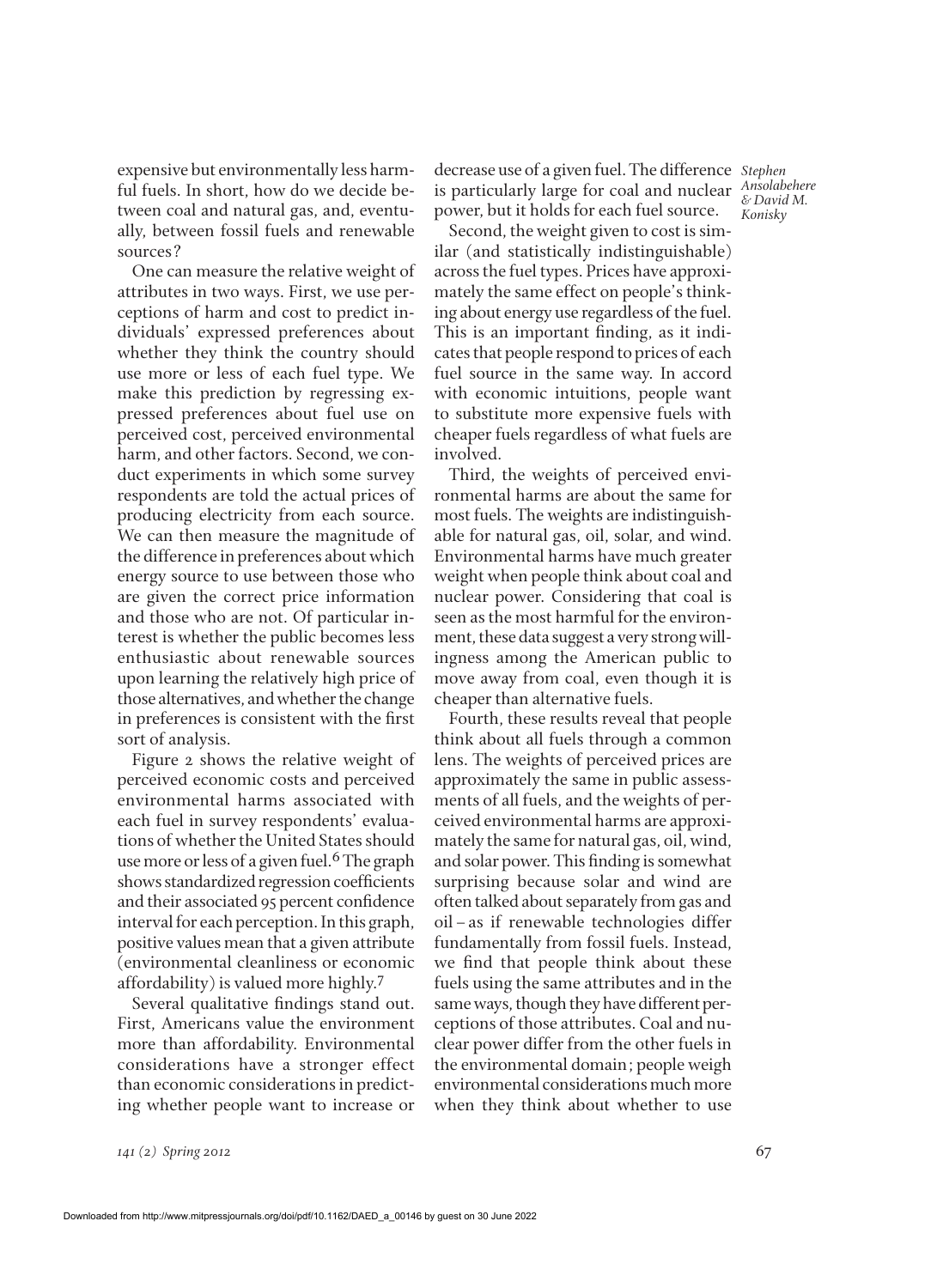

Source: Energy Survey 2008, MIT/Harvard Energy Surveys.

more of those fuels. This is a serious liability for coal, suggesting that public support for increasing its use is highly dependent on making it into a cleaner fuel (which is quite expensive to do).

A final question is whether people think of environmental harm in local or global terms. The question analyzed so far framed environmental harm in local terms. The surveys also ask respondents how concerned they are about global warming and how willing they are to pay to reduce global warming. In the 2002 MIT Energy Survey, the weight of the measure of concern about global warming was statistically indistinguishable from zero in most of our analyses predicting preferences about future use of fuel source. Only for wind and solar power did concern about global warming matter for people's thinking about the fuel, and even

then the effect was small. By the end of the decade, the importance of global warming in thinking about energy had risen, but the effect was still much smaller than the effects of either local pollution or energy prices. Attitudes about global warming have weak or no correlation with attitudes about which fuels we use to generate electricity in the United States. The environmental concerns that people rely on in thinking about energy production and policy, then, are local environmental and health considerations, not global ones.

Experiments provide another way to measure the sensitivity of future energy preferences to perceptions of price and environmental harm. The 2002 MIT Energy Survey included an experiment to measure shifts in attitudes for different energy sources in light of information

*Dædalus, the Journal of the American Academy of Arts & Sciences*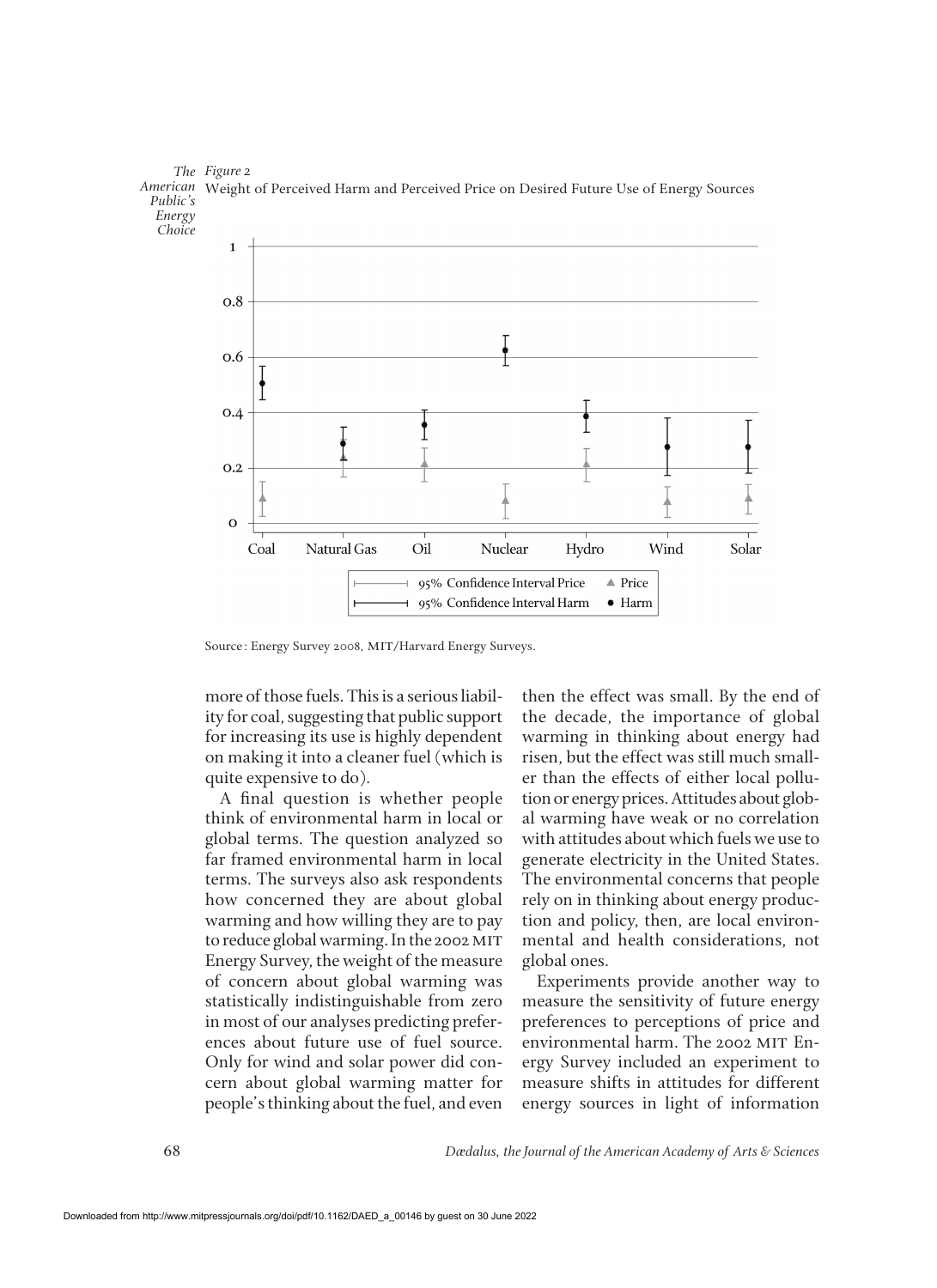about changes in costs and harms. The survey sample was randomly divided into five groups. Three groups were provided information about 1) current prices of power generation and projected increases in the costs of fossil fuels relative to other energy sources over the next twenty-five years; 2) current prices of power generation and global warming threats from burning fossil fuels; or 3) current prices of power generation and toxic wastes generated as a by-product of burning fossil fuels. A fourth group was provided all three messages, and a fifth group, serving as a control, was provided with no information. Each group was then asked whether the United States should increase or decrease the use of each energy source of generating electricity.

The effects of the information were modest; that is, people's preferences for increasing or decreasing the use of a particular fuel did not differ much for groups receiving the various messages compared to the group that did not receive any information. One notable exception pertains to the price information. Compared to the control group, individuals provided information about the price of energy were more likely to support the *increased* use of coal, oil, and nuclear power and more likely to support the *reduced* use of wind, solar, and hydro power. These differences were each statistically significant, except for the case of nuclear power. In other words, upon being provided factual information about the relative costs of energy sources, support for traditional fuels increased, while support for the increased use of renewable technologies diminished. There was no similar difference for the groups provided information about global warming or toxic waste; these messages did little to affect preferences for either fossil fuels or renewables. The one deviation from this pattern is that, when provided information about price

and environmental harm (particularly *Stephen* toxic wastes), respondents on average were *Ansolabehere* more likely to favor increased use of nu-*Konisky* clear power compared to respondents receiving no information. These experimental results show that, similar to the regression analysis, people do not connect global warming to future policies about electricity production.

*& David M.*

Additional experiments administered in the 2007 and 2008 mit Energy Surveys replicated the findings on cost. When informed that solar and wind power are much more expensive than coal and natural gas, support for coal and natural gas rose slightly, and support for solar and wind power dropped substantially.

Public opinion research about energy in the United States points repeatedly to one unfortunate conclusion: concern about global warming is, at best, weakly correlated with attitudes toward particular fuels. That weak correlation suggests that raising the alarm and public education about global warming are unlikely to lead to radical changes in public opinion about energy production and use.

The analyses described above reveal that even if all Americans thought climate change required immediate action, support for coal would decline by only 0.10 on a scale from zero to one, support for solar and wind power would increase by only 0.20, and support for nuclear power would actually decline. That result is consistent with a separate literature on Americans' willingness to pay to reduce greenhouse gas emissions, as well as their support for climate change legislation and international climate agreements. With the exception of recent work by social psychologist Jon Krosnick of Stanford University,<sup>8</sup> nearly all survey research in this area shows that people are willing to approve of only modest carbon taxes or regulatory changes in order to slow green-

*141 (2) Spring 2012*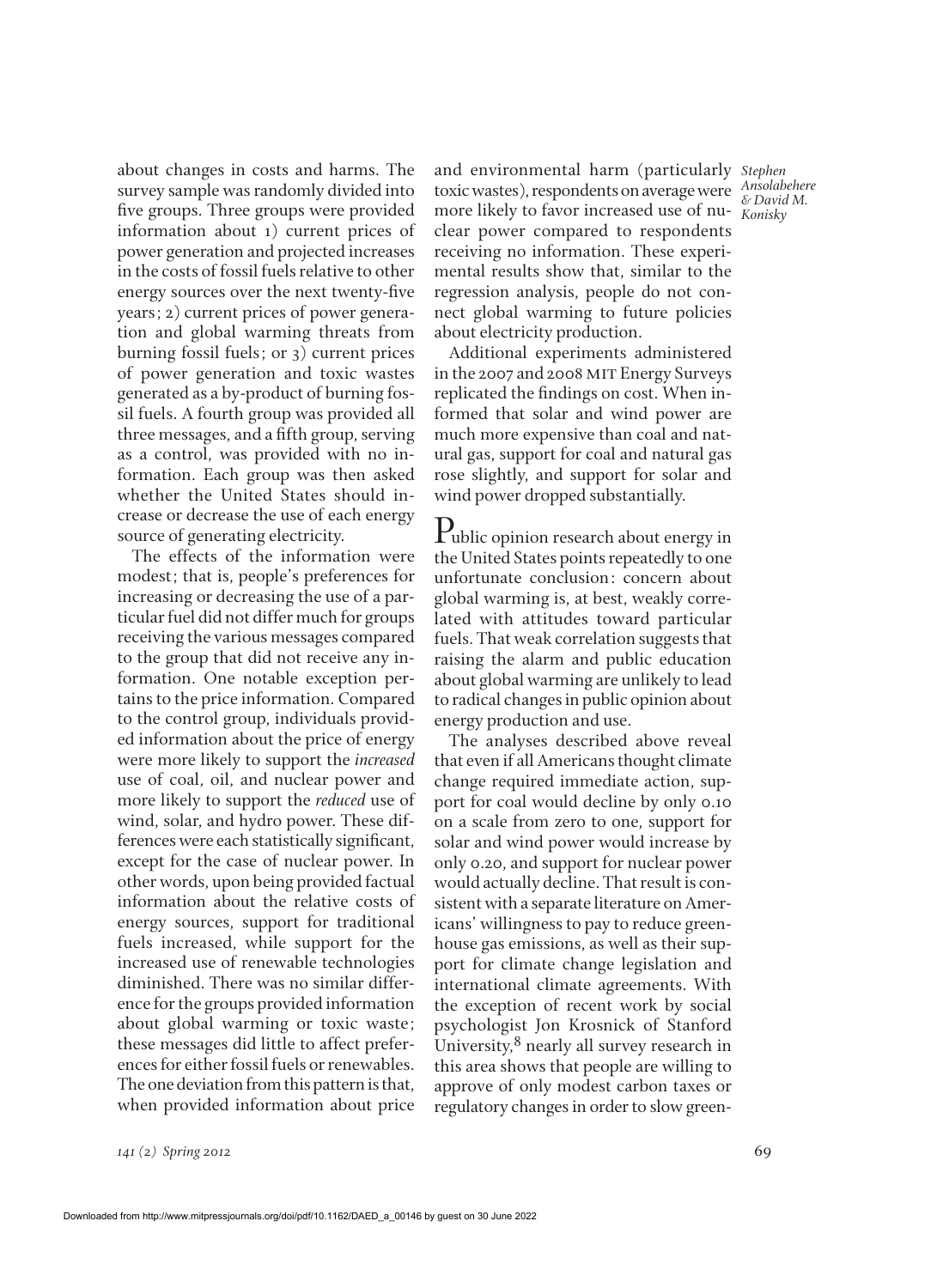*Public's*

The house gas emissions. Climate change, given the current mindset of many elected *American Energy* officials, policy pundits, and environmen-Choice tal advocates, is clearly not going to drive public opinion about energy use and energy policy.

> But there is another way to take on the climate problem. The results here reveal that the public is willing to support changes in the mix of fuels used to generate electricity when those changes are based on local environmental problems. Recent analyses by economist Michael Greenstone of MIT and Adam Looney, a senior fellow in economic studies at the Brookings Institution, indicate that much of the increase in the price of coal needed to reduce use of that fuel can be accomplished through stricter regulation of local pollution problems, such as emissions of ozone precursors, particulates, and mercury.9

> Regulations that tackle these problems will help make a first cut at greenhouse gas emissions from electricity for the simple reason that those problems arise disproportionately with the use of coal. Such

a regulatory approach is not a climate policy per se, because it would not regulate coal for the explicit purpose of decreasing carbon emissions. However, regulations aimed at improving local air quality by reducing emissions from coal combustion would have the effect of also reducing greenhouse gas emissions by reducing the use of coal in general. And regulation of pollution from coal-fired power plants would likely receive substantially more public support than similar efforts to reduce coal use through regulation of greenhouse gas emissions.

Perhaps the most intriguing finding is the unity that we see across fuels. For decades, survey research has treated opinion about different power sources as unique. The new wave of survey research suggests that people view all fuels through the same lens. Technological advances that diminish environmental harm or reduce costs will make fuel sources more competitive in the economic marketplace, more acceptable to the public, and more palatable in the political realm.

## endnotes

\* Contributor Biographies: STEPHEN ANSOLABEHERE, a Fellow of the American Academy since 2007, is Professor of Government at Harvard University. His publications include *The End of Inequality: One Person, One Vote, and the Transformation of American Politics* (with James M. Snyder, Jr., 2008), *Going Negative: How Attack Ads Shrink and Polarize the Electorate* (with Shanto Iyengar, 1995), and *The Media Game: American Politics in the Television Age* (with Roy Behr and Shanto Iyengar, 1993).

DAVID M. KONISKY is an Assistant Professor at the Georgetown Public Policy Institute. He is a coauthor of the book *Superfund's Future: What Will It Cost?* (2001). His research has been published in such journals as the *Political Research Quarterly*, *State Politics and Policy Quarterly*, *Public Opinion Quarterly*, and *American Journal of Political Science*.

- 1 See, for example, *The Future of Nuclear Power: An Interdisciplinary MIT Study* (Cambridge, Mass.: Massachusetts Institute of Technology, 2003; updated 2009); *The Future of Coal: An Interdisciplinary MIT Study* (Cambridge, Mass.: Massachusetts Institute of Technology, 2007); Toby Bolsen and Fay Lomax Cook, "The Polls–Trends: Public Opinion on Energy Policy: 1974–2006," *Public Opinion Quarterly* 72 (2) (2008): 364–388; and Eric R.A.N. Smith, *Energy, the Environment, and Public Opinion* (Lanham, Md.: Rowman & Littlefield, 2002).
- $^{\rm 2}$  There has been some effort to understand how Americans weigh energy development and environmental protection, specifically with regard to strip-mining for coal, offshore drilling